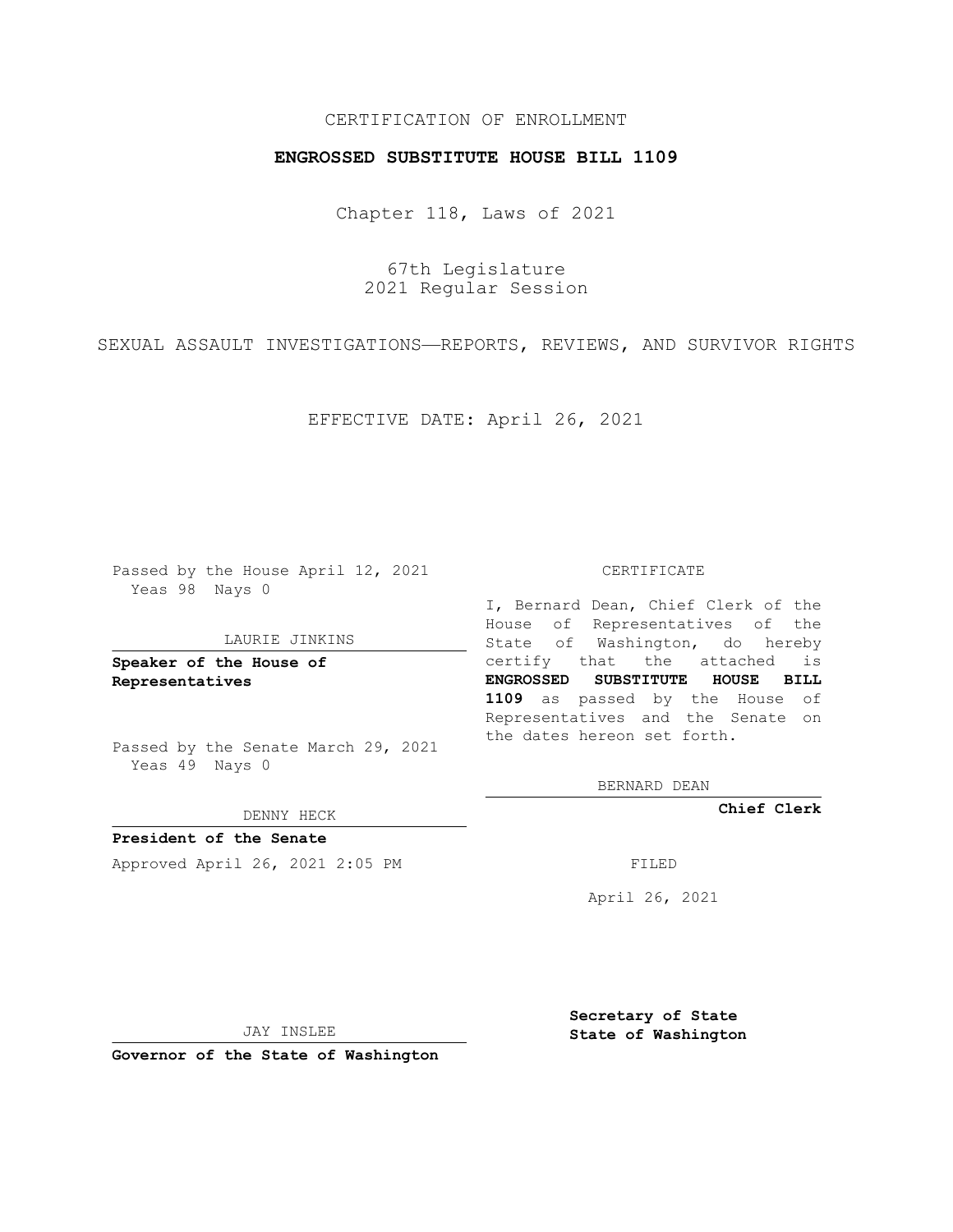### **ENGROSSED SUBSTITUTE HOUSE BILL 1109**

AS AMENDED BY THE SENATE

Passed Legislature - 2021 Regular Session

# **State of Washington 67th Legislature 2021 Regular Session**

**By** House Public Safety (originally sponsored by Representatives Orwall, Mosbrucker, Simmons, Goodman, Leavitt, Valdez, Kloba, Graham, Morgan, Caldier, Rule, and Macri)

READ FIRST TIME 02/02/21.

1 AN ACT Relating to supporting victims of sexual assault; amending 2 RCW 5.70.005, 43.101.278, and 70.125.110; adding a new section to 3 chapter 5.70 RCW; and declaring an emergency.

4 BE IT ENACTED BY THE LEGISLATURE OF THE STATE OF WASHINGTON:

5 **Sec. 1.** RCW 5.70.005 and 2020 c 26 s 2 are each amended to read as follows:6

7 The definitions in this section apply throughout this chapter 8 unless the context clearly requires otherwise.

9 (1) "Amplified DNA" means DNA generated during scientific 10 analysis using a polymerase chain reaction.

11 (2) "Association" means the Washington association of sheriffs 12 and police chiefs.

 (3) "DNA work product" means (a) product generated during the process of scientific analysis of such material, except amplified DNA, material that had been subjected to DNA extraction, screening by-products, and DNA extracts from reference samples; or (b) any material contained on a microscope slide, swab, in a sample tube, cutting, DNA extract, or some other similar retention method used to isolate potential biological evidence that has been collected by law enforcement or a forensic nurse as part of an investigation and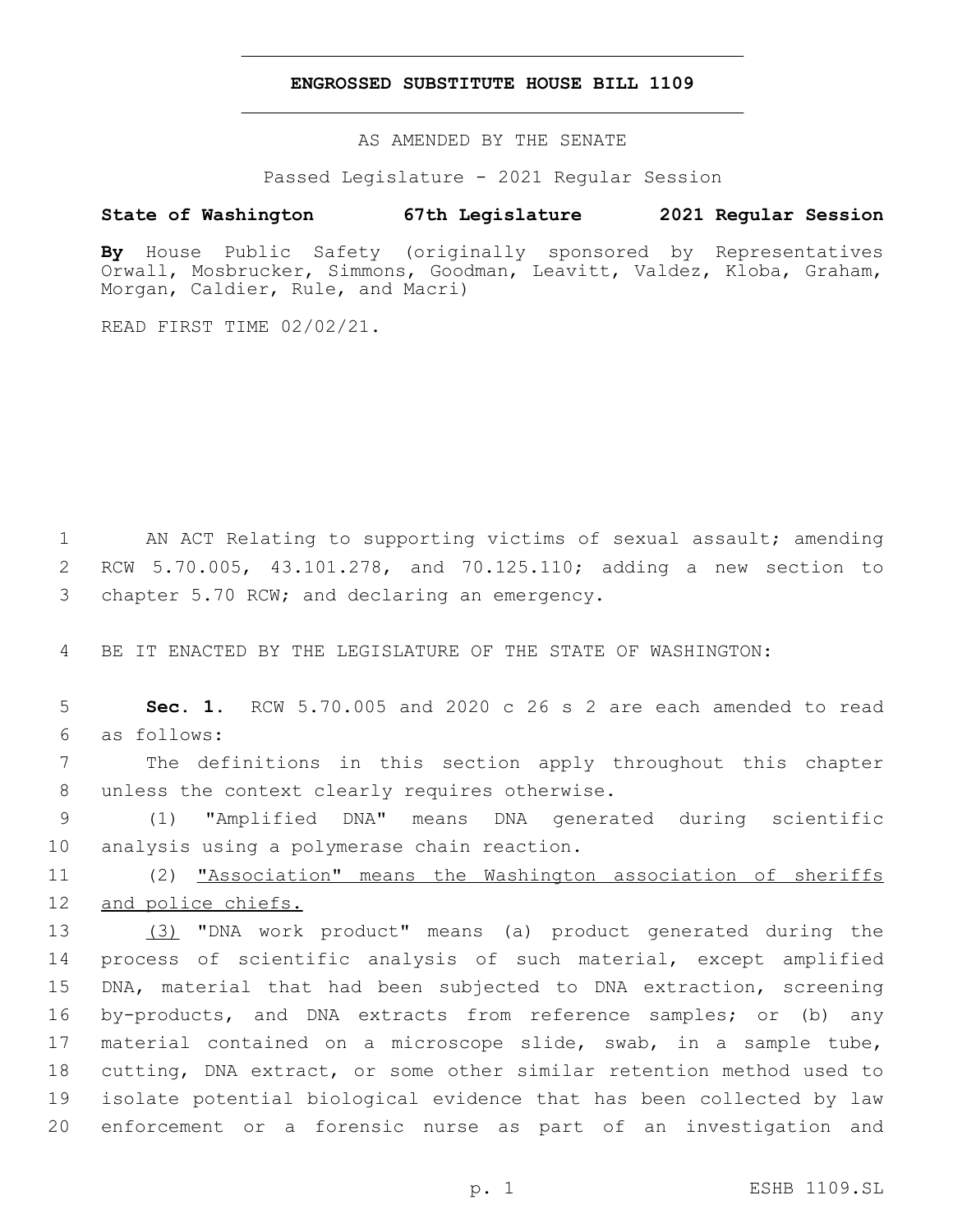1 prepared for scientific analysis, whether or not it is submitted for 2 scientific analysis and derived from: 3 (i) The contents of a sexual assault examination kit; (ii) Blood;4 5 (iii) Semen; (iv) Hair;6 7 (v) Saliva; 8 (vi) Skin tissue; 9 (vii) Fingerprints; 10 (viii) Bones; 11 (ix) Teeth; or 12 (x) Any other identifiable human biological material or physical 13 evidence. 14 Notwithstanding the foregoing, "DNA work product" does not 15 include a reference sample collected unless it has been shown through 16 DNA comparison to associate the source of the sample with the 17 criminal case for which it was collected. 18 (((43)) (4) "Governmental entity" means any general law 19 enforcement agency or any person or organization officially acting on 20 behalf of the state or any political subdivision of the state 21 involved in the collection, examination, tracking, packaging, 22 storing, or disposition of biological material collected in 23 connection with a criminal investigation relating to a felony 24 offense. 25 ((+4))) (5) "Investigational status" means: 26 (a) The agency case or incident number; 27 (b) The date the request for forensic examination of the sexual 28 assault kit was submitted to the Washington state patrol crime 29 laboratory; 30 (c) The date the forensic examination was complete and reported 31 to the law enforcement agency; 32 (d) Whether the case is open or closed; 33 (e) Whether the case was reopened as a result of the hit in the 34 combined DNA index system; 35 (f) For open cases, whether the case remains: 36 (i) An active investigation; 37 (ii) Open pending forensic examination results; or 38 (iii) Open and inactive, in which case the agency must include a 39 brief description as to why the case is inactive; and 40 (g) For closed cases, whether the case was closed as a result of:

p. 2 ESHB 1109.SL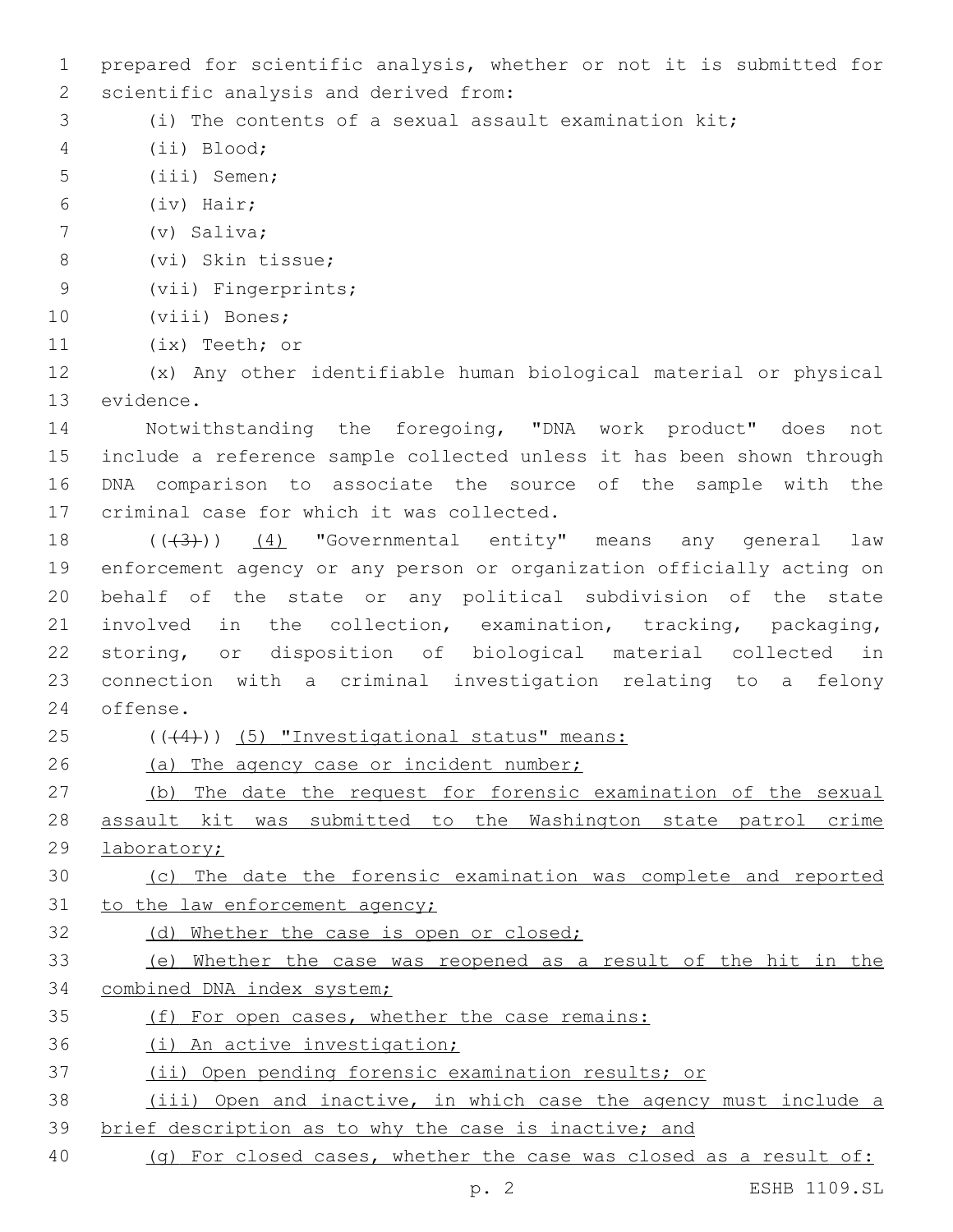(i) A referral for prosecution where charges were filed or the 2 prosecutor is reviewing the case;

 (ii) A referral for prosecution where the prosecutor declined to 4 file charges based on the case being legally insufficient;

 (iii) A referral for prosecution where the prosecutor declined to file charges because the case failed to meet prosecutorial charging standards;

 (iv) After reviewing the results of the forensic examination, 9 there was no evidence that a crime occurred, or there was lack of 10 probable cause that a crime occurred;

 (v) The inability to locate the victim or lack of victim participation; or

 (vi) Any other reason, in which case the agency must include a 14 brief description as to why the case closed.

 (6) "Reference sample" means a known sample collected from an individual by a governmental entity for the purpose of comparison to 17 DNA profiles developed in a criminal case.

18 (((45)) (7) "Screening by-product" means a product or waste generated during examination of DNA evidence, or the screening process of such evidence, that is not intended for long-term storage.

21 (((6)) (8) "Sexual assault kit" includes all evidence collected during a sexual assault medical forensic examination.

 $((+7+))$  (9) "Unreported sexual assault kit" means a sexual assault kit where a law enforcement agency has not received a related report or complaint alleging a sexual assault or other crime has 26 occurred.

 NEW SECTION. **Sec. 2.** A new section is added to chapter 5.70 RCW 28 to read as follows:

 (1) For any sexual assault kit under RCW 5.70.050 where forensic analysis has generated a profile that has resulted in a hit in the combined DNA index system, the office of the attorney general shall request information from the applicable law enforcement agency and prosecuting attorney as to the case status of any related criminal investigation and prosecution, including information as provided under RCW 5.70.005(5) as well as any other relevant information. The law enforcement agency and prosecuting attorney shall provide requested case status updates to the office of the attorney general. The office of the attorney general shall consult with the association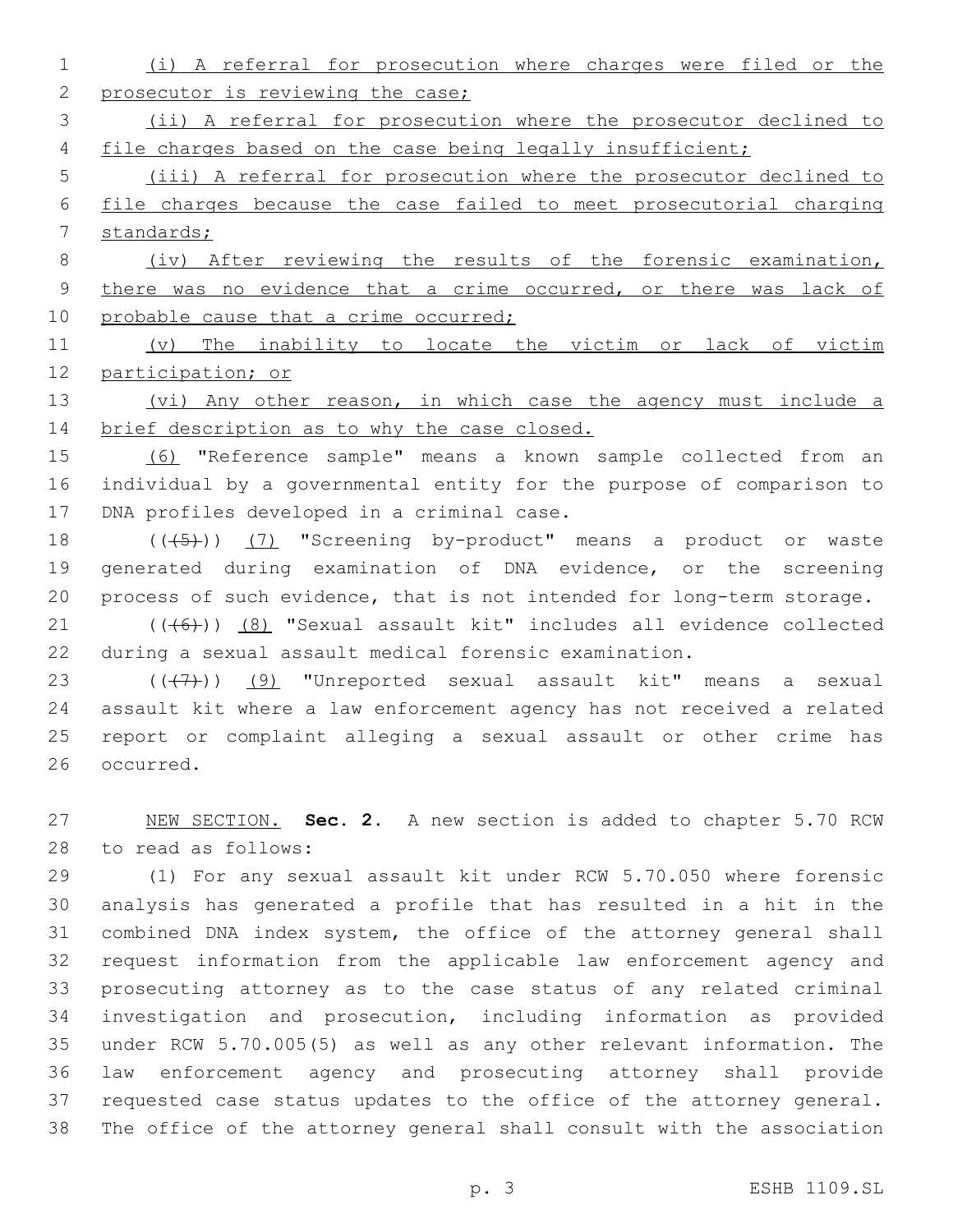when developing any procedures for requesting and collecting case 2 status updates under this section.

 (2) Nothing in this section may be interpreted to require any law enforcement agency or prosecuting attorney to disclose any information that would jeopardize an active criminal investigation or 6 prosecution.

 (3) The attorney general's office shall report quarterly to the association the investigational status of any sexual assault kit 9 under RCW 5.70.050.

 (4) Beginning in 2022, in consultation with the attorney general's office, the association must submit reports on the information collected pursuant to this section to the governor and appropriate committees of the legislature by January 1st and July 1st 14 of each year.

 **Sec. 3.** RCW 43.101.278 and 2020 c 26 s 8 are each amended to 16 read as follows:

 (1) Subject to the availability of amounts appropriated for this 18 specific purpose, the commission shall ((develop a proposal for a)) 19 conduct an annual case review program. The ((commission shall 20 research, design, and develop case review strategies designed to optimize outcomes in sexual assault investigations through improved)) program must review case files from law enforcement agencies and prosecuting attorneys selected by the commission in order to identify 24 changes to training and investigatory practices necessary to optimize outcomes in sexual assault investigations and prosecutions involving 26 adult victims. The ((proposed)) program must ((evaluate)) include:

27 (a) An evaluation of whether current training and practices foster a trauma-informed, victim-centered approach to victim 29 interviews and that identifies best practices and current gaps in training and assesses the integration of the community resiliency 31 model( $(-$ The program will include a));

 (b) A comparison of cases involving investigators and interviewers who have participated in training to cases involving investigators and interviewers who have not participated in 35 training( $(-$ The program will also include other randomly));

 (c) Randomly selected cases for a systematic review to assess whether current practices conform to national best practices for a multidisciplinary approach to investigating sexual assault cases and interacting with survivors; and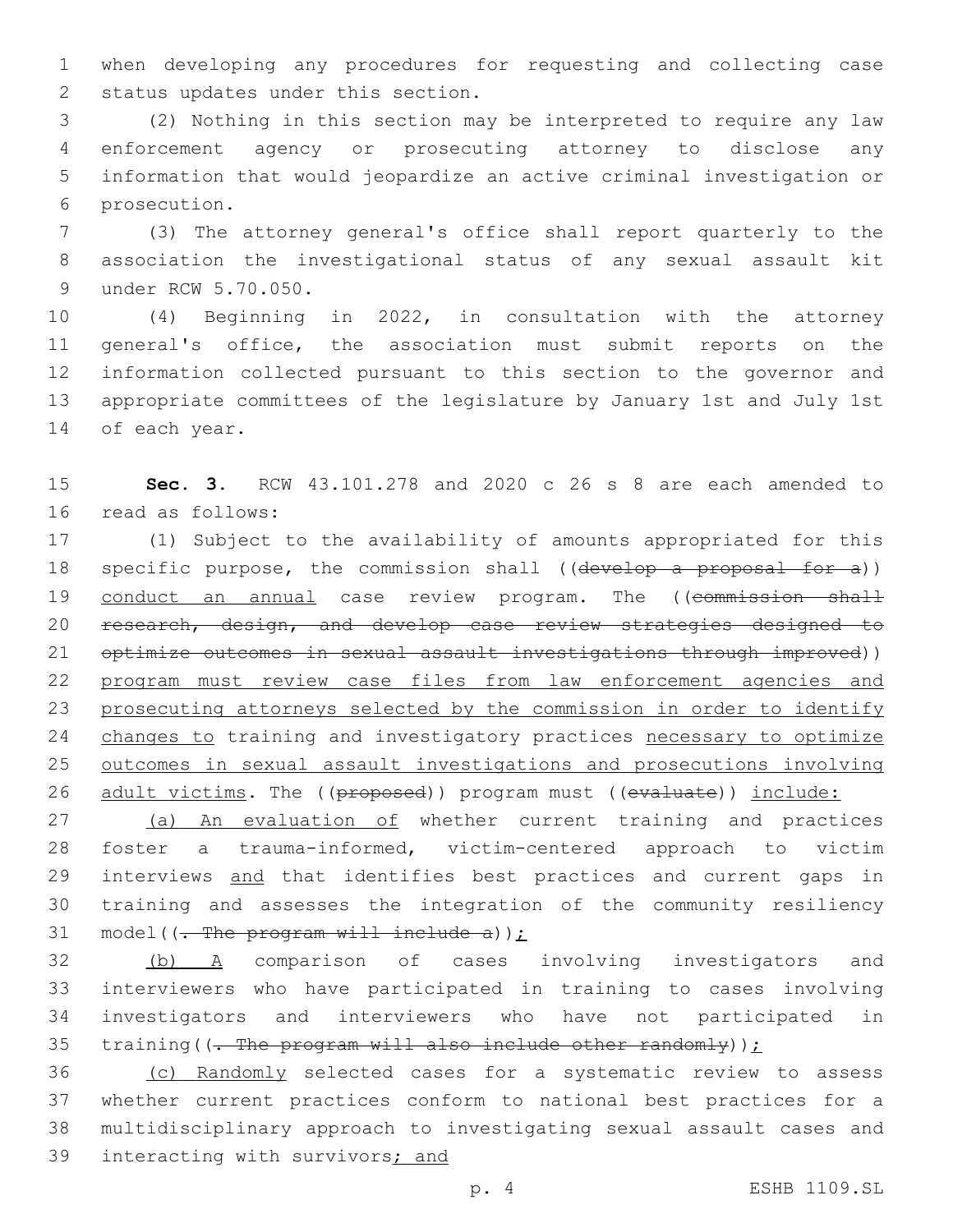(d) An analysis of the impact that race and ethnicity have on

2 sexual assault case outcomes.

 (2) The case review program may review and access files, including all reports and recordings, pertaining to closed cases involving allegations of adult sexual assault only. Any law enforcement agency or prosecuting attorney selected for the program by the commission shall make requested case files and other documents available to the commission, provided that the case files are not 9 linked to ongoing, open investigations and that redactions may be made where appropriate and necessary. Agencies and prosecuting attorneys shall include available information on the race and ethnicity of all sexual assault victims in the relevant case files 13 provided to the commission. Case files and other documents must be made available to the commission according to appropriate deadlines established by the commission in consultation with the agency or 16 prosecuting attorney.

 (3) If a law enforcement agency has not participated in the training under RCW 43.101.272 by July 1, 2022, the commission may prioritize the agency for selection to participate in the program under this section.

21 (4) In designing and conducting the program, the commission shall consult and collaborate with experts in trauma-informed and victim- centered training, experts in sexual assault investigations and prosecutions, victim advocates, and other stakeholders identified by the commission. The commission may form a multidisciplinary working group for the purpose of carrying out the requirements of this 27 section.

28  $((+3))$   $(5)$  The commission shall submit a report with a summary 29 of its ((proposal)) work to the governor and the appropriate 30 committees of the legislature by December  $((1, 2020))$  1st of each 31 year.

(( $(4)$  This section expires July 1, 2021.))

 **Sec. 4.** RCW 70.125.110 and 2019 c 93 s 9 are each amended to 34 read as follows:

 (1) In addition to all other rights provided in law, a sexual 36 assault survivor has the right to:

(a) Receive a medical forensic examination at no cost;

 (b) Receive written notice of the right under (a) of this subsection and that he or she may be eligible for other benefits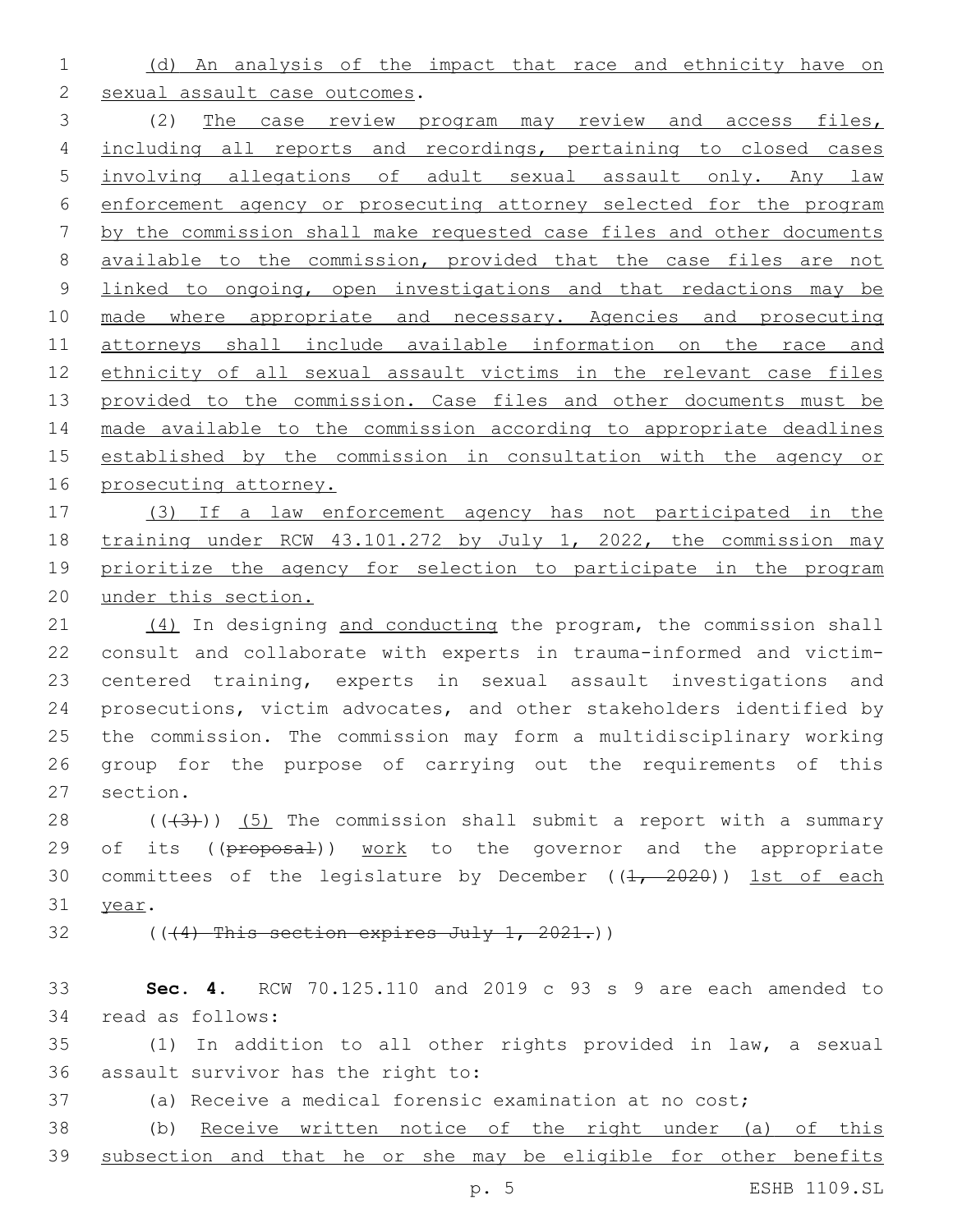1 under the crime victim compensation program, through a form developed 2 by the office of crime victims advocacy, from the medical facility 3 providing the survivor medical treatment relating to the sexual assault;4

 (c) Receive a referral to an accredited community sexual assault program or, in the case of a survivor who is a minor, receive a connection to services in accordance with the county child sexual abuse investigation protocol under RCW 26.44.180, which may include a referral to a children's advocacy center, when presenting at a medical facility for medical treatment relating to the assault and 11 also when reporting the assault to a law enforcement officer;

12 (d) Consult with a sexual assault survivor's advocate throughout 13 the investigatory process and prosecution of the survivor's case, 14 including during ((any)): Any medical evidentiary examination ((and 15 during)) at a medical facility; any interview by law enforcement 16 officers, prosecuting attorneys, or defense attorneys ((, unless an 17 advocate cannot be summoned in a timely manner,  $)$ ; and court 18 proceedings, except while providing testimony in a criminal trial, in 19 which case the advocate may be present in the courtroom. Medical 20 facilities, law enforcement officers, prosecuting attorneys, defense 21 attorneys, courts and other applicable criminal justice agencies, 22 including correctional facilities, are responsible for providing 23 advocates access to facilities where necessary to fulfill the 24 requirements under this subsection. The right in this subsection 25 applies regardless of whether a survivor has waived the right in a 26 previous examination or interview;

 (( $\left(\frac{1}{2}\right)$ ) (e) Be informed, upon the request of a survivor, of when the forensic analysis of his or her sexual assault kit and other related physical evidence will be or was completed, the results of the forensic analysis, and whether the analysis yielded a DNA profile and match, provided that the disclosure is made at an appropriate time so as to not impede or compromise an ongoing investigation;

 $(4d)$ ) (f) Receive notice prior to the destruction or disposal 34 of his or her sexual assault kit;

 $35$  (( $\left(\frac{1}{12}\right)$ ) (q) Receive a copy of the police report related to the 36 investigation without charge; ((and

 $(37 + f)$ ) (h) Review his or her statement before law enforcement 38 refers a case to the prosecuting attorney $\ddot{z}$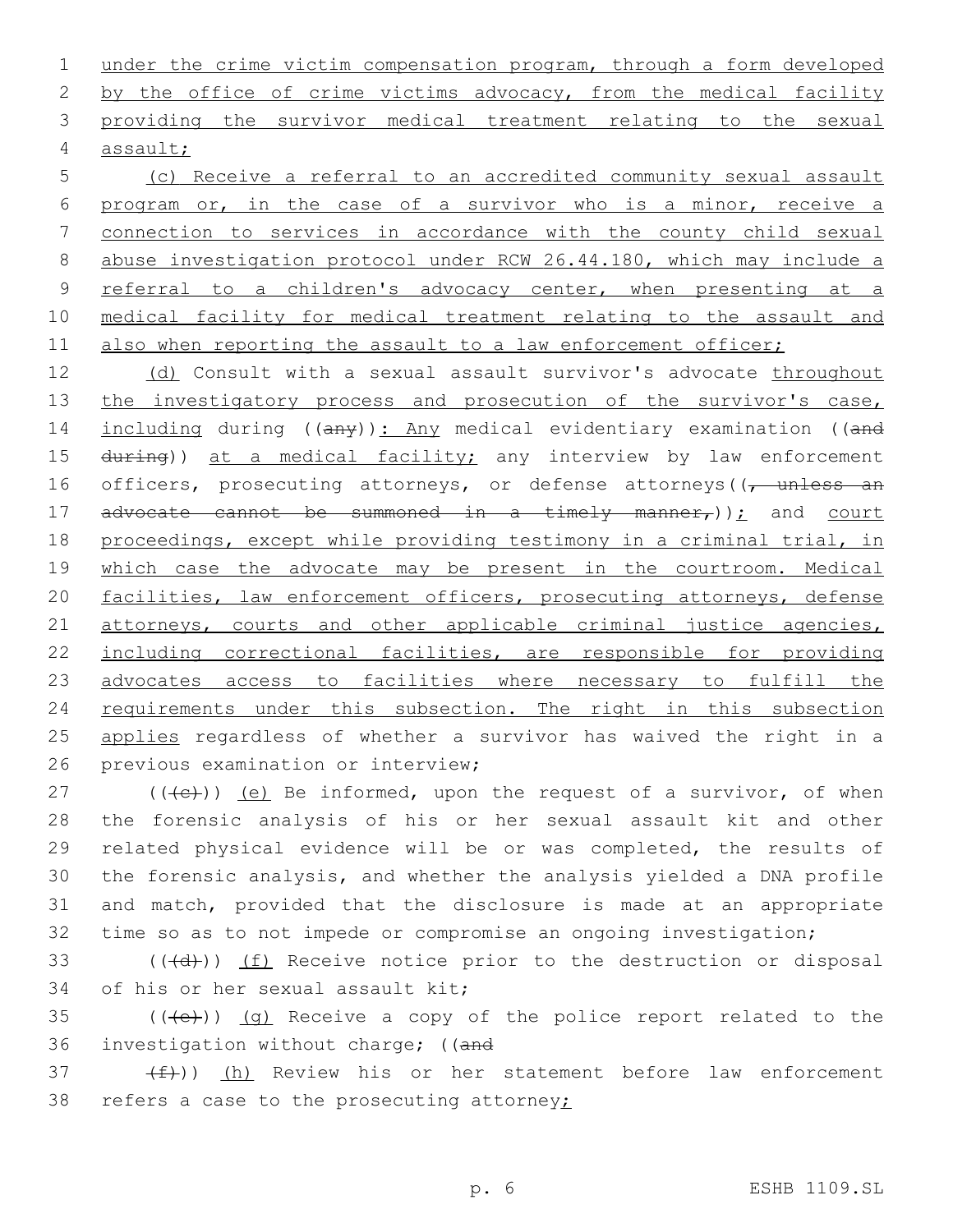(i) Receive timely notifications from the law enforcement agency and prosecuting attorney as to the status of the investigation and 3 any related prosecution of the survivor's case;

 (j) Be informed by the law enforcement agency and prosecuting attorney as to the expected and appropriate time frames for receiving responses to the survivor's inquiries regarding the status of the investigation and any related prosecution of the survivor's case; and further, receive responses to the survivor's inquiries in a manner 9 consistent with those time frames;

 (k) Access interpreter services where necessary to facilitate communication throughout the investigatory process and prosecution of 12 the survivor's case; and

13 (1) Where the sexual assault survivor is a minor, have:

 (i) The prosecutor consider and discuss the survivor's requests 15 for remote video testimony under RCW 9A.44.150 when appropriate; and

16 (ii) The court consider requests from the prosecutor for safeguarding the survivor's feelings of security and safety in the courtroom in order to facilitate the survivor's testimony and 19 participation in the criminal justice process.

 (2) A sexual assault survivor retains all the rights of this section regardless of whether the survivor agrees to participate in the criminal justice system and regardless of whether the survivor agrees to receive a forensic examination to collect evidence.

 (3) If a survivor is denied any right enumerated in subsection (1) of this section, he or she may seek an order directing compliance by the relevant party or parties by filing a petition in the superior court in the county in which the sexual assault occurred and providing notice of such petition to the relevant party or parties. Compliance with the right is the sole remedy available to the survivor. The court shall expedite consideration of a petition filed 31 under this subsection.

 (4) Nothing contained in this section may be construed to provide grounds for error in favor of a criminal defendant in a criminal proceeding. Except in the circumstances as provided in subsection (3) of this section, this section does not grant a new cause of action or remedy against the state, its political subdivisions, law enforcement agencies, or prosecuting attorneys. The failure of a person to make a reasonable effort to protect or adhere to the rights enumerated in this section may not result in civil liability against that person.